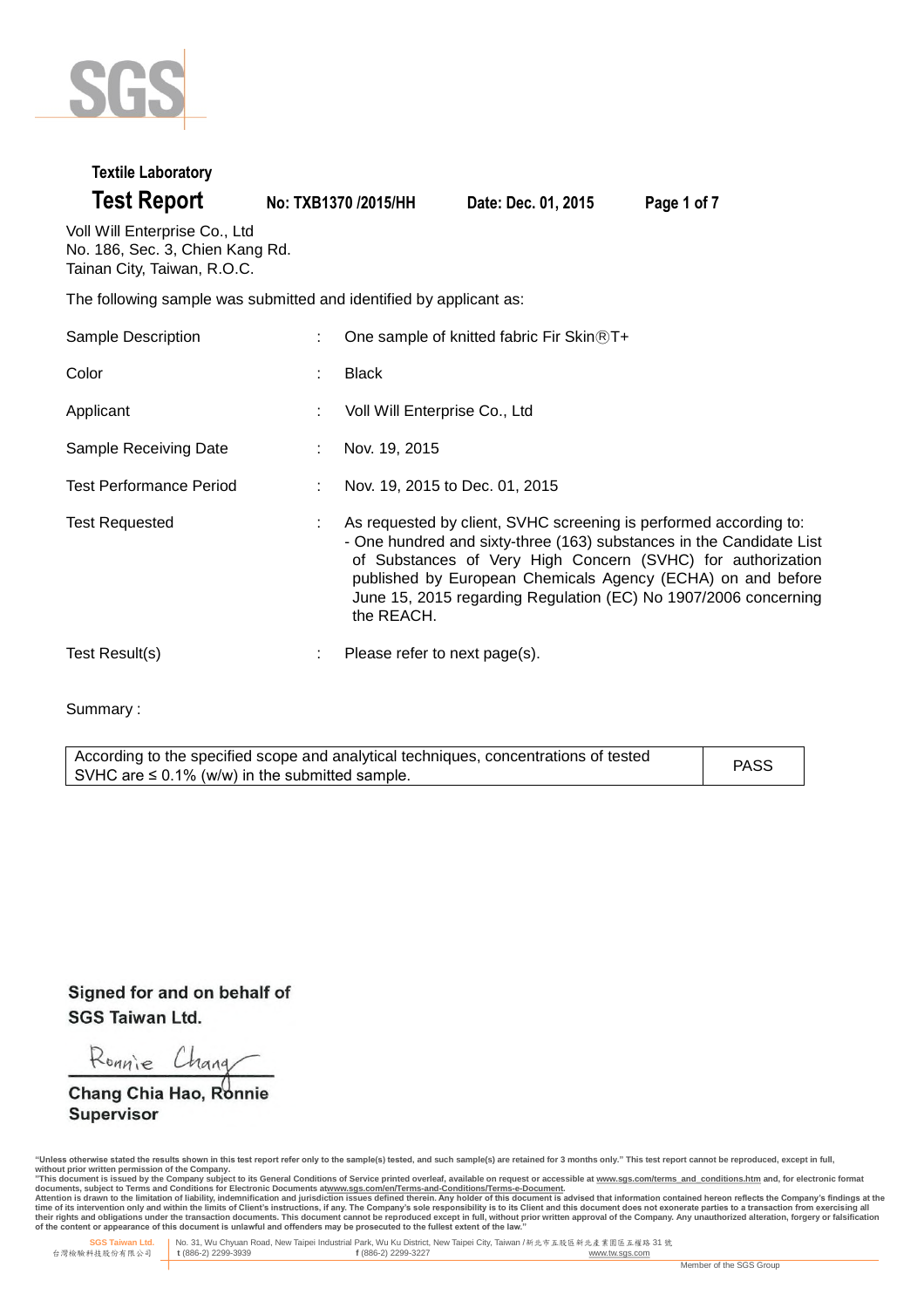

## **Textile Laboratory Test Report No: TXB1370 /2015/HH Date: Dec. 01, 2015 Page 2 of 7**

### **Remark :**

- 1. The chemical analysis of specified SVHC is performed by means of currently available analytical techniques against the following SVHC related documents published by ECHA: http://echa.europa.eu/web/guest/candidate-list-table (Candidate list) The lists are under evaluation by ECHA and may subject to change in the future.
- 2. In accordance with Regulation (EC) No 1907/2006, any EU producer or importer of articles shall notify ECHA, in accordance with paragraph 4 of Article 7, if a substance meets the criteria in Article 57 and is identified in accordance with Article 59(1) of the Regulation, if (a) the substance in the Candidate List is present in those articles in quantities totaling over one tonne per producer or importer per year; and (b) the substance in the Candidate List is present in those articles above a concentration of 0.1% weight by weight (w/w).
- 3. Article 33 of Regulation (EC) No 1907/2006 requires supplier of an article containing a substance meeting the criteria in Article 57 and identified in accordance with Article 59(1) in a concentration above 0.1% weight by weight (w/w) shall provide the recipient of the article with sufficient information, available to the supplier, to allow safe use of the article including, as a minimum, the name of that substance in the Candidate List.
- 4. SGS adopts the interpretation of ECHA for SVHC in article unless indicated otherwise. Detail explanation is available at the following link:
- http://webstage.contribute.sgs.net/corpreach/documents/SGS-CTS\_SVHC-paper-EN-11.pdf
- 5. If a SVHC is found over the reporting limit, client is suggested to identify the component which contains the SVHC and the exact concentration of the SVHC by requesting further quantitative analysis from the laboratory.

#### **Test Sample:**

#### Sample Description:

| Group No. | <b>Component No.</b> | <b>Component Description</b>      |
|-----------|----------------------|-----------------------------------|
|           |                      | Black knitted fabric Fir Skin ®T+ |

without prior written permission of the Company.<br>"This document is issued by the Company subject to its General Conditions of Service printed overleaf, available on request or accessible at <u>www.sqs.com/terms and condition</u> **of the content or appearance of this document is unlawful and offenders may be prosecuted to the fullest extent of the law."**

<sup>&</sup>quot;Unless otherwise stated the results shown in this test report refer only to the sample(s) tested, and such sample(s) are retained for 3 months only." This test report cannot be reproduced, except in full.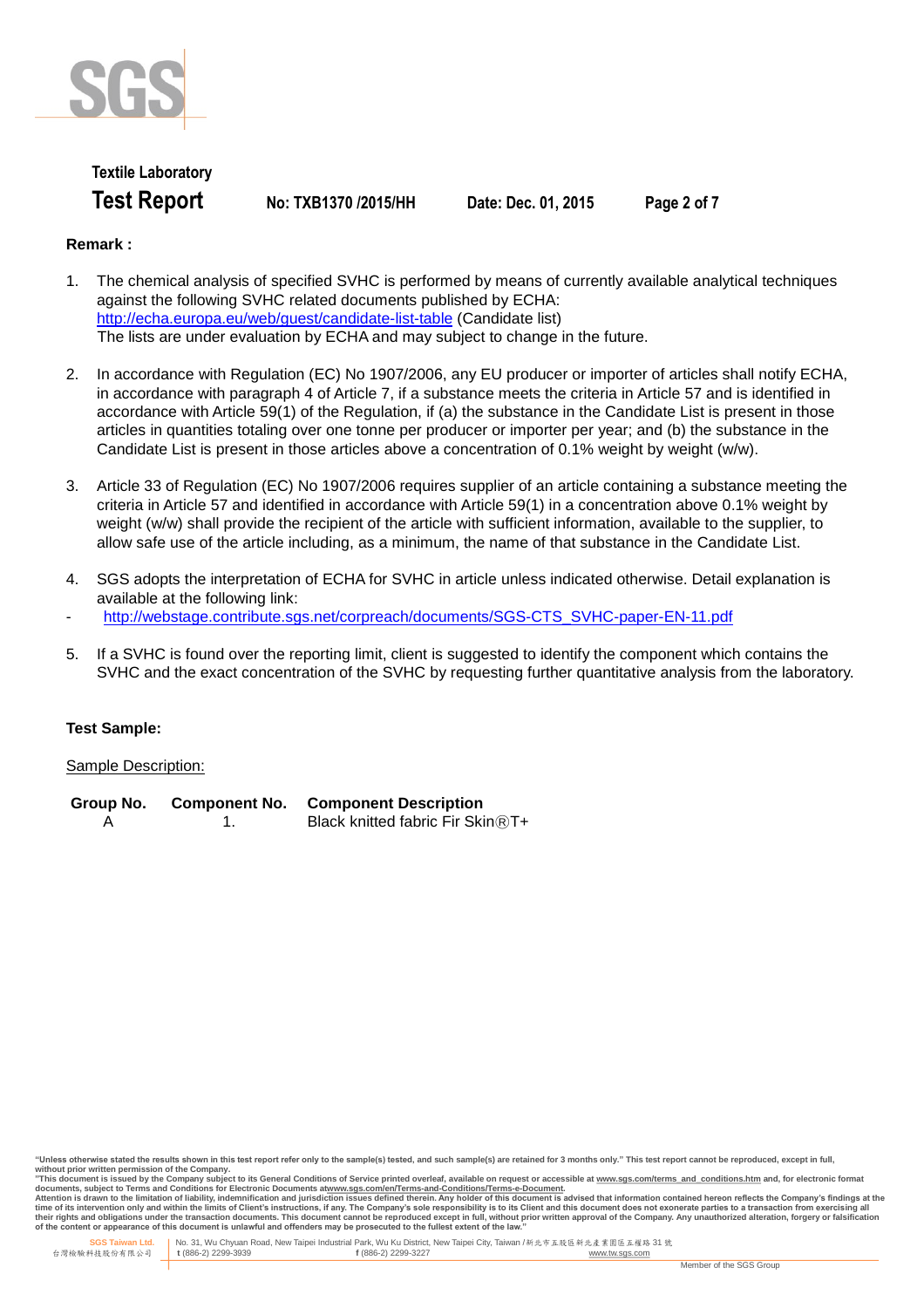

### **Textile Laboratory**

**Test Report No: TXB1370 /2015/HH Date: Dec. 01, 2015 Page 3 of 7**

#### **Test Method:**

SGS In-House method - Analyzed by ICP-OES, GC-MS, UV-VIS, HPLC-DAD, HPLC-MS and colorimetric method

#### **Test Result (per test group):**

| No.                      | <b>Substance Name</b>  | CAS No. /<br>EC No. | <b>Concentration</b><br>(%) |
|--------------------------|------------------------|---------------------|-----------------------------|
| $\overline{\phantom{a}}$ | <b>All tested SVHC</b> |                     | ND                          |

Notes :

1. RL = Reporting Limit. All RL are based on homogenous material.

ND = Not detected (lower than RL). ND is denoted on the SVHC substance.

2. \* The test result is based on the calculation of selected element(s) / marker(s) and to the worst-case scenario. For detail information, please refer to the SGS REACH website:

www.reach.sgs.com/substance-of-very-high-concern-analysis-information-page.htm

The client is advised to review the chemical formulation to ascertain above metal substances present in the article.

RL = 0.05% for organic substances, 0.005% is evaluated for element (i.e. cobalt, arsenic, lead, sodium, chromium, chromium (VI), silicon, aluminum, zirconium, zinc, antimony, calcium, titanium, barium, potassium, strontium and cadmium respectively), except molybdenum  $RL = 0.0005\%$ , boron  $RL = 0.0025\%$ .

- 3. The table above only shows detected SVHC; please refer to Appendix for the full list of tested SVHC and the corresponding reporting limit. SVHCs that below reporting limit are not reported.
- 4. The result is calculated based on the minimum sample weight for composite testing.

Sample photo:



SGS authenticate the photo on original report only

without prior written permission of the Company.<br>"This document is issued by the Company subject to its General Conditions of Service printed overleaf, available on request or accessible at <u>www.sqs.com/terms and condition</u> **of the content or appearance of this document is unlawful and offenders may be prosecuted to the fullest extent of the law."**

<sup>&</sup>quot;Unless otherwise stated the results shown in this test report refer only to the sample(s) tested, and such sample(s) are retained for 3 months only." This test report cannot be reproduced, except in full.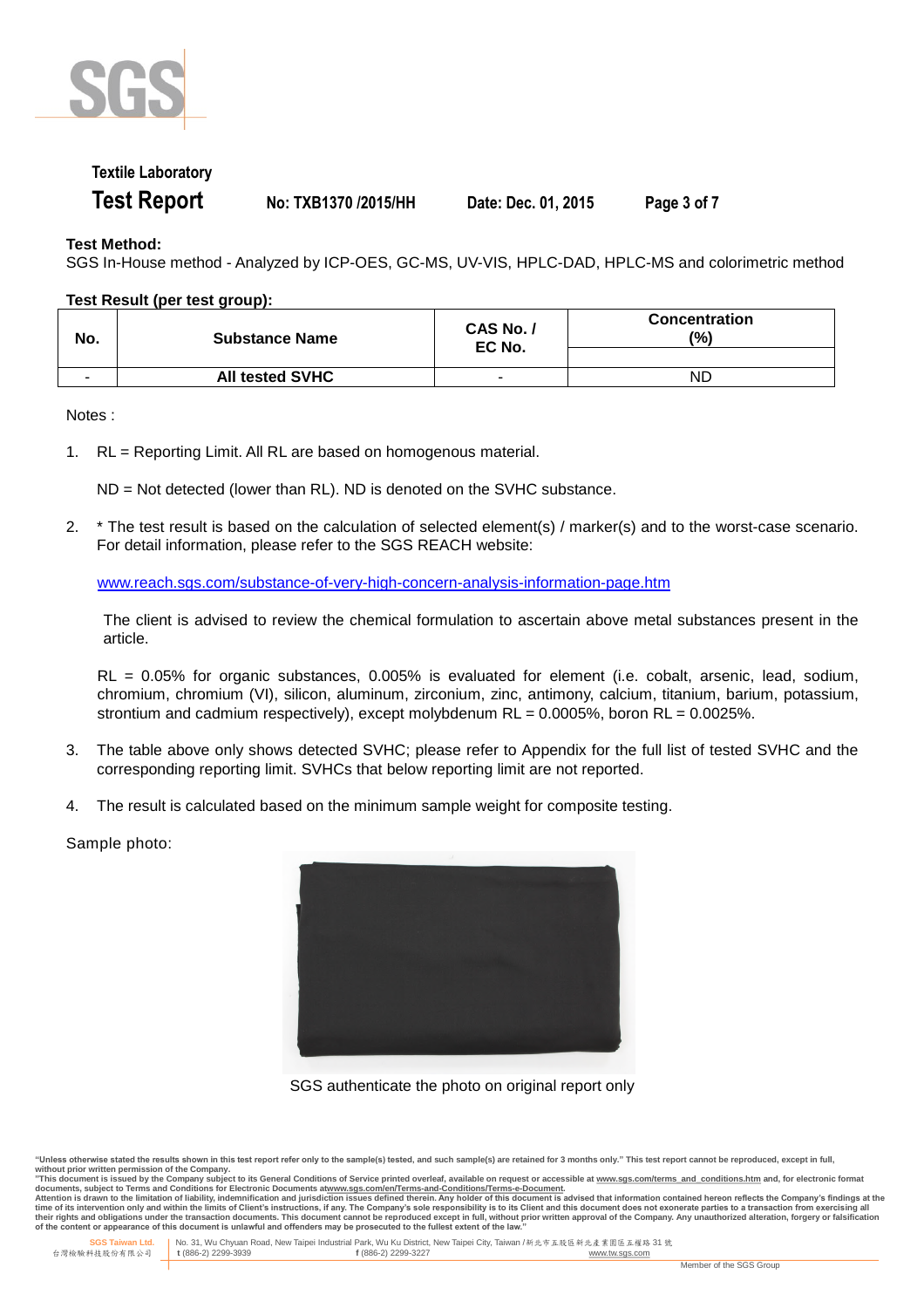

# **Textile Laboratory Test Report No: TXB1370 /2015/HH Date: Dec. 01, 2015 Page 4 of 7**

**Appendix**

| No. | <b>Substance Name</b>                                                                                                                                | CAS No./<br>EC No.                                         | $RL(\%)$ | . .<br>No.     | <b>Substance Name</b>                                                                                                   | CAS No./<br>EC No.                                           | RL(%) |
|-----|------------------------------------------------------------------------------------------------------------------------------------------------------|------------------------------------------------------------|----------|----------------|-------------------------------------------------------------------------------------------------------------------------|--------------------------------------------------------------|-------|
|     | Candidate List of Substances of Very High Concern (SVHC) for authorization published on October 28, 2008                                             |                                                            |          |                |                                                                                                                         |                                                              |       |
| 1   | 4,4'-Diaminodiphenylmethane (MDA)                                                                                                                    | $101 - 77 - 9/$<br>202-974-4                               | 0.050    | $\overline{2}$ | 5-tert-butyl-2,4,6-trinitro-m-xylene (musk<br>xylene)                                                                   | $81 - 15 - 2/$<br>201-329-4                                  | 0.050 |
| 3   | Alkanes, C10-13, chloro (Short Chain<br><b>Chlorinated Paraffins</b> )                                                                               | 85535-84-8/<br>287-476-5                                   | 0.050    | 4              | Anthracene                                                                                                              | $120 - 12 - 7/$<br>$204 - 371 - 1$                           | 0.050 |
| 5   | Benzyl butyl phthalate (BBP)                                                                                                                         | $85 - 68 - 7/$<br>201-622-7                                | 0.050    | 6              | Bis(2-ethylhexyl)phthalate (DEHP)                                                                                       | $117 - 81 - 7/$<br>$204 - 211 - 0$                           | 0.050 |
| 7   | Bis(tributyltin) oxide (TBTO)                                                                                                                        | $56 - 35 - 9/$<br>200-268-0                                | 0.050    | 8              | Cobalt dichloride*                                                                                                      | 7646-79-9/<br>231-589-4                                      | 0.005 |
| 9   | Diarsenic pentaoxide*                                                                                                                                | 1303-28-2/<br>215-116-9                                    | 0.005    | 10             | Diarsenic trioxide*                                                                                                     | 1327-53-3/<br>215-481-4                                      | 0.005 |
| 11  | Dibutyl phthalate (DBP)                                                                                                                              | $84 - 74 - 2/$<br>201-557-4                                | 0.050    | 12             | Hexabromocyclododecane (HBCDD) and<br>all major diastereoisomers identified<br>(α-HBCDD, β-HBCDD, γ-HBCDD) <sup>Δ</sup> | 25637-99-4<br>3194-55-6/<br>247-148-4<br>221-695-9           | 0.050 |
| 13  | Lead hydrogen arsenate*                                                                                                                              | 7784-40-9/<br>232-064-2                                    | 0.005    | 14             | Sodium dichromate*                                                                                                      | 7789-12-0<br>10588-01-9/<br>234-190-3                        | 0.005 |
| 15  | Triethyl arsenate*                                                                                                                                   | 15606-95-8/<br>427-700-2                                   | 0.005    |                |                                                                                                                         |                                                              |       |
|     | Candidate List of Substances of Very High Concern (SVHC) for authorization published on January 13, 2010                                             |                                                            |          |                |                                                                                                                         |                                                              |       |
| 16  | 2,4-Dinitrotoluene                                                                                                                                   | $121 - 14 - 2/$<br>204-450-0                               | 0.050    | 17             | Anthracene oil*                                                                                                         | 90640-80-5/<br>292-602-7                                     | 0.050 |
| 18  | Anthracene oil, anthracene paste*                                                                                                                    | 90640-81-6/<br>292-603-2                                   | 0.050    | 19             | Anthracene oil, anthracene paste, anthracene<br>fraction*                                                               | 91995-15-2/<br>295-275-9                                     | 0.050 |
| 20  | Anthracene oil, anthracene paste; distn.<br>Lights*                                                                                                  | 91995-17-4/<br>295-278-5                                   | 0.050    | 21             | Anthracene oil, anthracene-low*                                                                                         | 90640-82-7/<br>292-604-8                                     | 0.050 |
| 22  | Diisobutyl phthalate                                                                                                                                 | $84 - 69 - 5/$<br>201-553-2                                | 0.050    | 23             | Lead chromate molybdate sulfate red (C.I.<br>Pigment Red 104)*                                                          | 12656-85-8/<br>235-759-9                                     | 0.005 |
| 24  | Lead chromate*                                                                                                                                       | 7758-97-6/<br>231-846-0                                    | 0.005    | 25             | Lead sulfochromate yellow (C.I. Pigment<br>Yellow 34)*                                                                  | 1344-37-2/<br>215-693-7                                      | 0.005 |
| 26  | Pitch, coal tar, high temp.*                                                                                                                         | 65996-93-2/<br>266-028-2                                   | 0.050    | 27             | Tris(2-chloroethyl)phosphate                                                                                            | 115-96-8/<br>204-118-5                                       | 0.050 |
|     | Candidate List of Substances of Very High Concern (SVHC) for authorization published on March 30, 2010                                               |                                                            |          |                |                                                                                                                         |                                                              |       |
| 28  | Acrylamide                                                                                                                                           | $79-06-1/$<br>201-173-7                                    | 0.050    |                |                                                                                                                         |                                                              |       |
|     | Candidate List of Substances of Very High Concern (SVHC) for authorization published on June 18, 2010                                                |                                                            |          |                |                                                                                                                         |                                                              |       |
| 29  | Ammonium dichromate*                                                                                                                                 | 7789-09-5/<br>232-143-1                                    | 0.005    | 30             | Boric acid*                                                                                                             | $10043 - 35 - 3$ ;<br>11113-50-1/<br>233-139-2;<br>234-343-4 | 0.005 |
| 31  | Disodium tetraborate, anhydrous*                                                                                                                     | 1303-96-4<br>1330-43-4<br>12179-04-3/<br>215-540-4         | 0.005    | 32             | Potassium chromate*                                                                                                     | 7789-00-6/<br>232-140-5                                      | 0.005 |
| 33  | Potassium dichromate*                                                                                                                                | 7778-50-9/<br>231-906-6                                    | 0.005    | 34             | Sodium chromate*                                                                                                        | $7775 - 11 - 3/$<br>231-889-5                                | 0.005 |
| 35  | Tetraboron disodium heptaoxide, hydrate*                                                                                                             | 12267-73-1/<br>235-541-3                                   | 0.005    | 36             | Trichloroethylene                                                                                                       | $79 - 01 - 6/$<br>$201 - 167 - 4$                            | 0.005 |
|     | Candidate List of Substances of Very High Concern (SVHC) for authorization published on December 15, 2010                                            |                                                            |          |                |                                                                                                                         |                                                              |       |
| 37  | 2-Ethoxyethanol                                                                                                                                      | $110 - 80 - 5/$<br>203-804-1                               | 0.050    | 38             | 2-Methoxyethanol                                                                                                        | 109-86-4/<br>203-713-7                                       | 0.050 |
| 39  | Acids generated from chromium trioxide<br>and their oligomers:<br>Chromic acid<br>Dichromic acid<br>Oligomers of chromic acid and dichromic<br>acid* | 7738-94-5<br>13530-68-2<br>$-$ /<br>231-801-5<br>236-881-5 | 0.005    | 40             | Chromium trioxide*                                                                                                      | 1333-82-0/<br>215-607-8                                      | 0.005 |
| 41  | Cobalt(II) carbonate*                                                                                                                                | $513 - 79 - 1/$<br>208-169-4                               | 0.005    | 42             | Cobalt(II) diacetate*                                                                                                   | $71 - 48 - 7/$<br>200-755-8                                  | 0.005 |

"Unless otherwise stated the results shown in this test report refer only to the sample(s) tested, and such sample(s) are retained for 3 months only." This test report cannot be reproduced, except in full,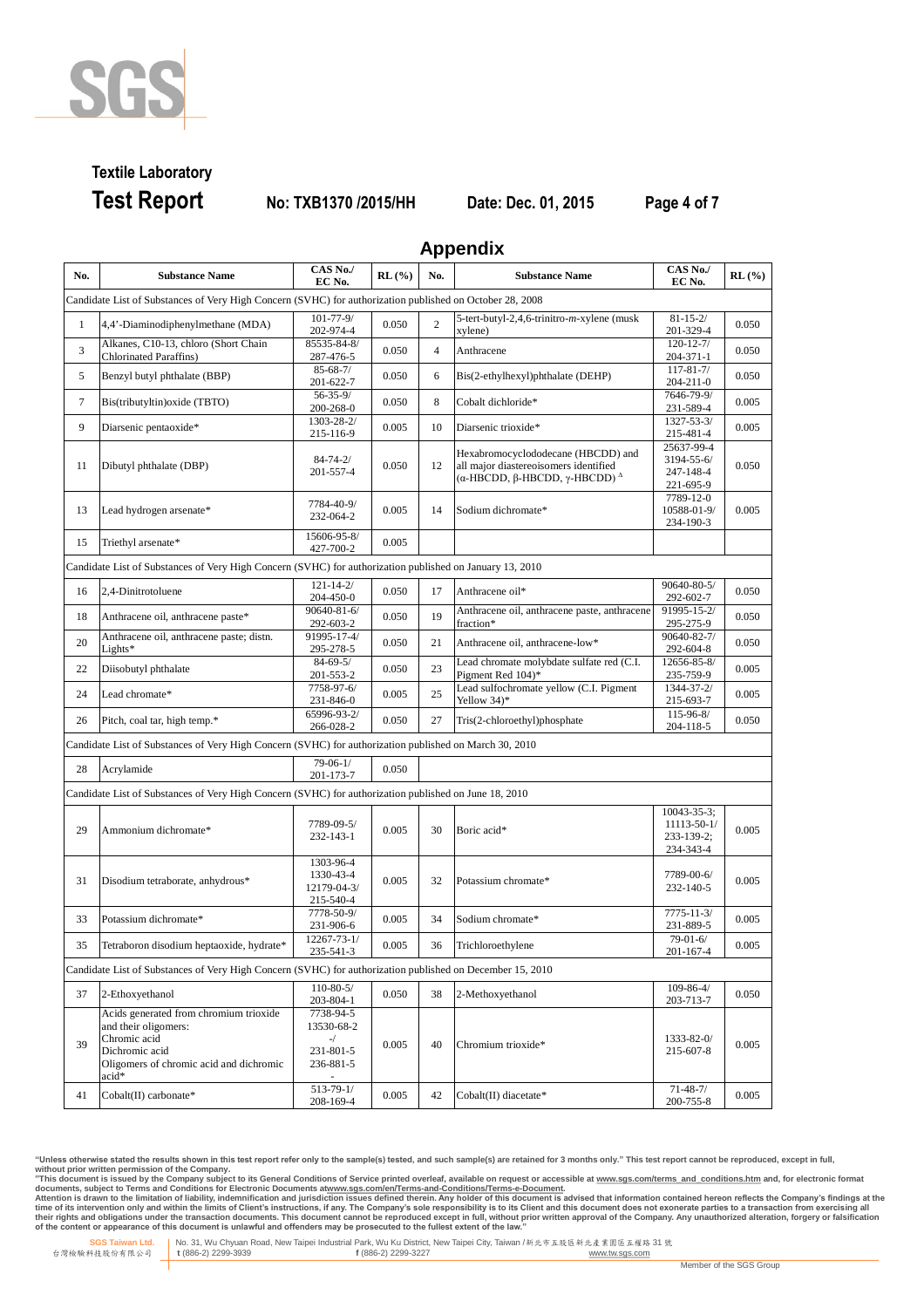

# **Textile Laboratory Test Report No: TXB1370 /2015/HH Date: Dec. 01, 2015 Page 5 of 7**

| No. | <b>Substance Name</b>                                                                                      | CAS No./<br>EC No.            | $RL(\%)$ | No. | <b>Substance Name</b>                                                                                               | CAS No./<br>EC No.                        | $RL(\%)$ |  |  |
|-----|------------------------------------------------------------------------------------------------------------|-------------------------------|----------|-----|---------------------------------------------------------------------------------------------------------------------|-------------------------------------------|----------|--|--|
| 43  | Cobalt(II) dinitrate*                                                                                      | 10141-05-6/<br>233-402-1      | 0.005    | 44  | Cobalt(II) sulphate*                                                                                                | 10124-43-3/<br>233-334-2                  | 0.005    |  |  |
|     | Candidate List of Substances of Very High Concern (SVHC) for authorization published on June 20, 2011      |                               |          |     |                                                                                                                     |                                           |          |  |  |
| 45  | 1,2,3-Trichloropropane                                                                                     | $96 - 18 - 4/$<br>202-486-1   | 0.050    | 46  | 1,2-Benzenedicarboxylic acid,<br>di-C6-8-branched alkyl esters, C7-rich                                             | 71888-89-6/<br>276-158-1                  | 0.050    |  |  |
| 47  | 1,2-Benzenedicarboxylic acid,                                                                              | 68515-42-4/                   | 0.050    | 48  | 1-Methyl-2-pyrrolidone                                                                                              | 872-50-4/                                 | 0.050    |  |  |
|     | di-C7-11-branched and linear alkyl esters                                                                  | 271-084-6                     |          |     |                                                                                                                     | 212-828-1                                 |          |  |  |
| 49  | 2-Ethoxyethyl acetate                                                                                      | $111 - 15 - 9/$<br>203-839-2  | 0.050    | 50  | Hydrazine                                                                                                           | 7803-57-8<br>$302 - 01 - 2/$<br>206-114-9 | 0.050    |  |  |
| 51  | Strontium chromate*                                                                                        | 7789-06-2/<br>232-142-6       | 0.005    |     |                                                                                                                     |                                           |          |  |  |
|     | Candidate List of Substances of Very High Concern (SVHC) for authorization published on December 19, 2011  |                               |          |     |                                                                                                                     |                                           |          |  |  |
| 52  | 1.2-Dichloroethane                                                                                         | $107 - 06 - 2/$<br>203-458-1  | 0.050    | 53  | 2,2'-dichloro-4,4'-methylenedianiline<br>(MOCA)                                                                     | $101 - 14 - 4/$<br>202-918-9              | 0.050    |  |  |
| 54  | 2-Methoxyaniline                                                                                           | $90 - 04 - 0$                 | 0.050    | 55  | 4-tert-Octylphenol                                                                                                  | 140-66-9/                                 | 0.050    |  |  |
|     | Aluminosilicate Refractory Ceramic                                                                         | 201-963-1<br>650-017-00-8     |          |     |                                                                                                                     | 205-426-2<br>7778-39-4/                   |          |  |  |
| 56  | Fibres*                                                                                                    | (Index no.)                   | 0.005    | 57  | Arsenic acid*                                                                                                       | 231-901-9                                 | 0.005    |  |  |
| 58  | Bis(2-methoxyethyl) ether                                                                                  | 111-96-6/<br>203-924-4        | 0.050    | 59  | Bis(2-methoxyethyl) phthalate                                                                                       | 117-82-8/<br>204-212-6                    | 0.050    |  |  |
| 60  | Calcium arsenate*                                                                                          | 7778-44-1/<br>231-904-5       | 0.005    | 61  | Dichromium tris(chromate) *                                                                                         | 24613-89-6/<br>246-356-2                  | 0.005    |  |  |
| 62  | Formaldehyde, oligomeric reaction                                                                          | 25214-70-4/                   | 0.050    | 63  | Lead diazide*                                                                                                       | 13424-46-9/                               | 0.005    |  |  |
| 64  | products with aniline (technical MDA)<br>Lead dipicrate*                                                   | 500-036-1<br>$6477 - 64 - 1/$ | 0.005    | 65  | Lead styphnate*                                                                                                     | 236-542-1<br>15245-44-0/                  | 0.005    |  |  |
| 66  | N,N-dimethylacetamide (DMAC)                                                                               | 229-335-2<br>$127 - 19 - 5/$  | 0.050    | 67  | Pentazinc chromate octahydroxide*                                                                                   | 239-290-0<br>49663-84-5/                  | 0.005    |  |  |
|     |                                                                                                            | 204-826-4<br>$77-09-8/$       |          |     | Potassium                                                                                                           | 256-418-0<br>11103-86-9/                  |          |  |  |
| 68  | Phenolphthalein                                                                                            | 201-004-7                     | 0.050    | 69  | hydroxyoctaoxodizincatedichromate*                                                                                  | 234-329-8                                 | 0.005    |  |  |
| 70  | Trilead diarsenate*                                                                                        | 3687-31-8/<br>222-979-5       | 0.005    | 71  | Zirconia Aluminosilicate Refractory<br>Ceremic Fibres*                                                              | 650-017-00-8<br>(Index no.)               | 0.005    |  |  |
|     | Candidate List of Substances of Very High Concern (SVHC) for authorization published on June 18, 2012      |                               |          |     |                                                                                                                     |                                           |          |  |  |
|     | [4-[[4-anilino-1-naphthyl][4-(dimethylami                                                                  |                               |          |     | [4-[4,4'-bis(dimethylamino)                                                                                         |                                           |          |  |  |
| 72  | no)phenyl]methylene]cyclohexa-2,5-dien-1<br>-ylidene] dimethylammonium chloride<br>(C.I. Basic Blue 26)    | 2580-56-5/<br>219-943-6       | 0.050    | 73  | benzhydrylidene]cyclohexa-2,5-dien-1-ylide<br>ne]dimethylammonium chloride (C.I. Basic<br>Violet 3)                 | 548-62-9/<br>208-953-6                    | 0.050    |  |  |
| 74  | 1,2-bis(2-methoxyethoxy) ethane                                                                            | 112-49-2/                     | 0.050    | 75  | 1,2-dimethoxyethane; ethylene glycol                                                                                | $110 - 71 - 4/$                           | 0.050    |  |  |
|     | (TEGDME; triglyme)<br>4,4'-bis(dimethylamino) benzophenone                                                 | 203-977-3<br>$90 - 94 - 8/$   |          |     | dimethyl ether (EGDME)<br>4,4'-bis(dimethylamino)-4"-(methylamino)tr                                                | 203-794-9<br>$561 - 41 - 1/$              |          |  |  |
| 76  | (Michler's Ketone)                                                                                         | 202-027-5                     | 0.050    | 77  | ityl alcohol                                                                                                        | 209-218-2                                 | 0.050    |  |  |
| 78  | Diboron trioxide*                                                                                          | 1303-86-2/<br>215-125-8       | 0.005    | 79  | Formamide                                                                                                           | $75 - 12 - 7/$<br>200-842-0               | 0.050    |  |  |
| 80  | Lead(II) bis(methanesulfonate)*                                                                            | 17570-76-2/<br>401-750-5      | 0.005    | 81  | N,N,N',N'-tetramethyl-4,4'-methylenedianili<br>ne (Michler's base)                                                  | $101 - 61 - 1/$<br>202-959-2              | 0.050    |  |  |
| 82  | TGIC<br>$(1,3,5-tris(oxiranylmethyl)-1,3,5-triazine-2)$<br>,4,6(1H,3H,5H)-trione)                          | 2451-62-9/<br>219-514-3       | 0.050    | 83  | $\alpha$ , $\alpha$ -Bis[4-(dimethylamino)phenyl]-4<br>(phenylamino)naphthalene-1-methanol (C.I.<br>Solvent Blue 4) | 6786-83-0/<br>229-851-8                   | 0.050    |  |  |
| 84  | $\beta$ -TGIC (1,3,5-tris[(2S and<br>2R)-2,3-epoxypropyl]-1,3,5-triazine-2,4,6-<br>$(1H, 3H, 5H)$ -trione) | 59653-74-6/<br>423-400-0      | 0.050    |     |                                                                                                                     |                                           |          |  |  |
|     | Candidate List of Substances of Very High Concern (SVHC) for authorization published on December 19, 2012  |                               |          |     |                                                                                                                     |                                           |          |  |  |
| 85  | [Phthalato(2-)]dioxotrilead *                                                                              | 69011-06-9/<br>273-688-5      | 0.005    | 86  | 1,2-Benzenedicarboxylic acid, dipentylester,<br>branched and linear                                                 | 84777-06-0/<br>284-032-2                  | 0.050    |  |  |
| 87  | 1,2-Diethoxyethane                                                                                         | $629 - 14 - 1/$<br>211-076-1  | 0.050    | 88  | 1-Bromopropane                                                                                                      | $106 - 94 - 5/$<br>203-445-0              | 0.050    |  |  |
| 89  | 3-Ethyl-2-methyl-2-(3-methylbutyl)-1,3-ox<br>azolidine                                                     | 143860-04-2/<br>421-150-7     | 0.050    | 90  | 4-(1,1,3,3-tetramethylbutyl)phenol,<br>ethoxylated                                                                  |                                           | 0.050    |  |  |
| 91  | 4,4'-Methylenedi- $o$ -toluidine                                                                           | 838-88-0/<br>212-658-8        | 0.050    | 92  | 4,4'-Oxydianiline                                                                                                   | $101 - 80 - 4/$<br>202-977-0              | 0.050    |  |  |
| 93  | 4-Aminoazobenzene                                                                                          | $60 - 09 - 3/$<br>200-453-6   | 0.050    | 94  | 4-Methyl-m-phenylenediamine                                                                                         | $95 - 80 - 7/$<br>202-453-1               | 0.050    |  |  |

"Unless otherwise stated the results shown in this test report refer only to the sample(s) tested, and such sample(s) are retained for 3 months only." This test report cannot be reproduced, except in full,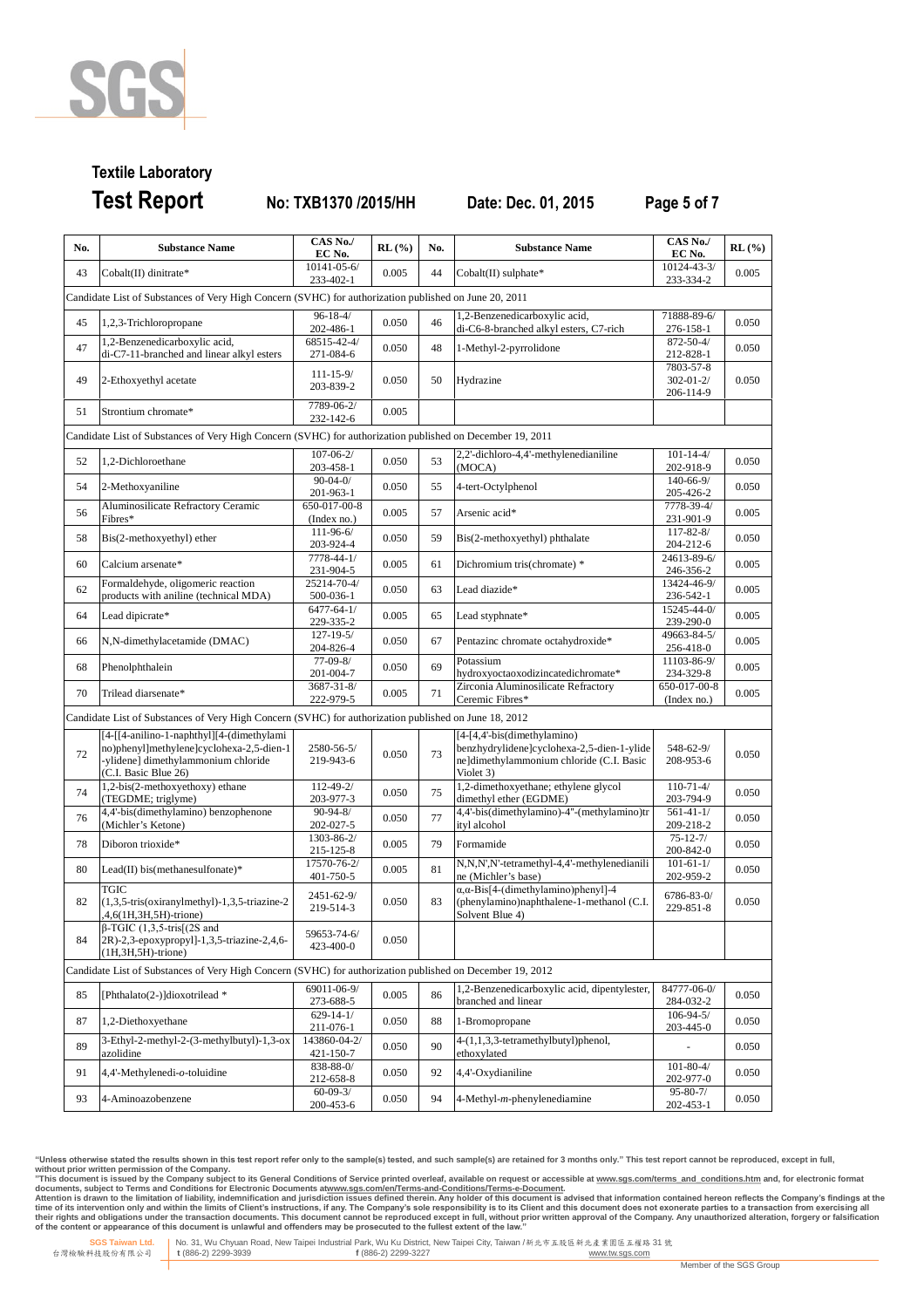

# **Textile Laboratory Test Report No: TXB1370 /2015/HH Date: Dec. 01, 2015 Page 6 of 7**

| No. | <b>Substance Name</b>                                                                                                                  | CAS No./<br>EC No.                                                                     | $RL(\%)$ | No. | <b>Substance Name</b>                                                                                                                                                 | CAS No./<br>EC No.                                                                                                 | $RL$ (%) |
|-----|----------------------------------------------------------------------------------------------------------------------------------------|----------------------------------------------------------------------------------------|----------|-----|-----------------------------------------------------------------------------------------------------------------------------------------------------------------------|--------------------------------------------------------------------------------------------------------------------|----------|
| 95  | 4-Nonylphenol, branched and linear                                                                                                     |                                                                                        | 0.050    | 96  | $6$ -Methoxy- $m$ -toluidine                                                                                                                                          | $120 - 71 - 8$<br>204-419-1                                                                                        | 0.050    |
| 97  | Acetic acid, lead salt, basic*                                                                                                         | 51404-69-4/<br>257-175-3                                                               | 0.005    | 98  | Biphenyl-4-ylamine                                                                                                                                                    | $92 - 67 - 1/$<br>202-177-1                                                                                        | 0.050    |
| 99  | Bis(pentabromophenyl) ether (DecaBDE)                                                                                                  | 1163-19-5/<br>214-604-9                                                                | 0.050    | 100 | C,C'-azodi(formamide) (ADCA)                                                                                                                                          | $123 - 77 - 3/$<br>204-650-8                                                                                       | 0.050    |
| 101 | Dibutyltin dichloride (DBT)                                                                                                            | $683 - 18 - 1/$<br>211-670-0                                                           | 0.050    | 102 | Diethyl sulphate                                                                                                                                                      | $64 - 67 - 5/$<br>200-589-6                                                                                        | 0.050    |
| 103 | Diisopentylphthalate (DIPP)                                                                                                            | $605 - 50 - 5/$<br>210-088-4                                                           | 0.050    | 104 | Dimethyl sulphate                                                                                                                                                     | $77 - 78 - 1/$<br>201-058-1                                                                                        | 0.050    |
| 105 | Dinoseb                                                                                                                                | $88 - 85 - 7/$<br>201-861-7                                                            | 0.050    | 106 | Dioxobis(stearato)trilead*                                                                                                                                            | 12578-12-0/<br>235-702-8                                                                                           | 0.005    |
| 107 | Fatty acids, C16-18, lead salts*                                                                                                       | 91031-62-8/<br>292-966-7                                                               | 0.005    | 108 | Furan                                                                                                                                                                 | $110 - 00 - 9/$<br>203-727-3                                                                                       | 0.050    |
| 109 | Henicosafluoroundecanoic acid                                                                                                          | 2058-94-8/<br>218-165-4                                                                | 0.050    | 110 | Heptacosafluorotetradecanoic acid                                                                                                                                     | 376-06-7/<br>206-803-4                                                                                             | 0.050    |
| 111 | Hexahydro-2-benzofuran-1,3-dione,<br>cis-cyclohexane-1,2-dicarboxylic<br>anhydride,<br>trans-cyclohexane-1,2-dicarboxylic<br>anhydride | $85 - 42 - 7$ ,<br>13149-00-3,<br>14166-21-3/<br>201-604-9,<br>236-086-3,<br>238-009-9 | 0.050    | 112 | Hexahydromethylphthalic anhydride,<br>Hexahydro-4-methylphthalic anhydride,<br>Hexahydro-1-methylphthalic anhydride,<br>Hexahydro-3-methylphthalic anhydride          | 25550-51-0.<br>19438-60-9,<br>48122-14-1,<br>57110-29-9/<br>247-094-1,<br>$243-072-0$ ,<br>256-356-4,<br>260-566-1 | 0.050    |
| 113 | Lead bis(tetrafluoroborate) *                                                                                                          | 13814-96-5/<br>237-486-0                                                               | 0.005    | 114 | Lead cyanamidate*                                                                                                                                                     | 20837-86-9/<br>244-073-9                                                                                           | 0.005    |
| 115 | Lead dinitrate*                                                                                                                        | 10099-74-8/<br>233-245-9                                                               | 0.005    | 116 | Lead monoxide *                                                                                                                                                       | 1317-36-8/<br>215-267-0                                                                                            | 0.005    |
| 117 | Lead oxide sulphate *                                                                                                                  | 12036-76-9/<br>234-853-7                                                               | 0.005    | 118 | Lead tetroxide *                                                                                                                                                      | $1314 - 41 - 6/$<br>215-235-6                                                                                      | 0.005    |
| 119 | Lead titanium trioxide*                                                                                                                | 12060-00-3/<br>235-038-9                                                               | 0.005    | 120 | Lead titanium zirconium oxide*                                                                                                                                        | 12626-81-2/<br>235-727-4                                                                                           | 0.005    |
| 121 | Methoxyacetic acid                                                                                                                     | $625 - 45 - 6/$<br>210-894-6                                                           | 0.050    | 122 | N,N-Dimethylformamide                                                                                                                                                 | $68 - 12 - 2/$<br>200-679-5                                                                                        | 0.050    |
| 123 | N-Methylacetamide                                                                                                                      | $79 - 16 - 3/$<br>201-182-6                                                            | 0.050    | 124 | N-Pentyl-isopentylphthalate                                                                                                                                           | 776297-69-9<br>$/$ -                                                                                               | 0.050    |
| 125 | o-Aminoazotoluene                                                                                                                      | $97 - 56 - 3/$<br>202-591-2                                                            | 0.050    | 126 | $o$ -Toluidine                                                                                                                                                        | $95 - 53 - 4/$<br>202-429-0                                                                                        | 0.050    |
| 127 | Pentacosafluorotridecanoic acid                                                                                                        | 72629-94-8/<br>276-745-2                                                               | 0.050    | 128 | Pentalead tetraoxide sulphate*                                                                                                                                        | 12065-90-6/<br>235-067-7                                                                                           | 0.005    |
| 129 | Propylene oxide                                                                                                                        | $75 - 56 - 9/$<br>200-879-2                                                            | 0.050    | 130 | Pyrochlore, antimony lead yellow*                                                                                                                                     | 8012-00-8/<br>232-382-1                                                                                            | 0.005    |
| 131 | Silicic acid, barium salt, lead-doped*                                                                                                 | 68784-75-8/<br>272-271-5                                                               | 0.005    | 132 | Silicic acid, lead salt*                                                                                                                                              | 11120-22-2/<br>234-363-3                                                                                           | 0.005    |
| 133 | Sulfurous acid, lead salt, dibasic*                                                                                                    | 62229-08-7/<br>263-467-1                                                               | 0.005    | 134 | Tetraethyllead*                                                                                                                                                       | $78 - 00 - 2/$<br>201-075-4                                                                                        | 0.005    |
| 135 | Tetralead trioxide sulphate*                                                                                                           | 12202-17-4/<br>235-380-9                                                               | 0.005    | 136 | Tricosafluorododecanoic acid                                                                                                                                          | $307 - 55 - 1/$<br>206-203-2                                                                                       | 0.050    |
| 137 | Trilead bis(carbonate)dihydroxide*                                                                                                     | 1319-46-6/<br>215-290-6                                                                | 0.005    | 138 | Trilead dioxide phosphonate*                                                                                                                                          | 12141-20-7/<br>235-252-2                                                                                           | 0.005    |
|     | Candidate List of Substances of Very High Concern (SVHC) for authorization published on June 20, 2013                                  |                                                                                        |          |     |                                                                                                                                                                       |                                                                                                                    |          |
| 139 | 4-Nonylphenol, branched and linear,<br>ethoxylated                                                                                     | $\overline{\phantom{a}}$                                                               | 0.050    | 140 | Ammoniumpentadecafluorootanoate<br>(APFO)                                                                                                                             | $3825 - 26 - 1/$<br>223-320-4                                                                                      | 0.050    |
| 141 | Cadmium*                                                                                                                               | 7440-43-9/<br>231-152-8                                                                | 0.005    | 142 | Cadmium oxide*                                                                                                                                                        | 1306-19-0/<br>215-146-2                                                                                            | 0.005    |
| 143 | Di-n-pentyl phthalate                                                                                                                  | $131 - 18 - 0/$<br>205-017-9                                                           | 0.050    | 144 | Pentadecafluorooctanoic acid (PFOA)                                                                                                                                   | $335 - 67 - 1/$<br>206-397-9                                                                                       | 0.050    |
|     | Candidate List of Substances of Very High Concern (SVHC) for authorization published on Dec. 16, 2013                                  |                                                                                        |          |     |                                                                                                                                                                       |                                                                                                                    |          |
| 145 | Cadmium sulphide*                                                                                                                      | 1306-23-6 /<br>215-147-8                                                               | 0.005    | 146 | Dihexyl phthalate                                                                                                                                                     | $84 - 75 - 3/$<br>201-559-5                                                                                        | 0.05     |
| 147 | Disodium 3,3'-[[1,1'-biphenyl]-4,4'-<br>diylbis(azo)]bis(4-aminonaphthalene-1-<br>sulphonate) (C.I. Direct Red 28)                     | 573-58-0 /<br>209-358-4                                                                | 0.05     | 148 | Disodium 4-amino-3-[[4'-[(2,4-<br>diaminophenyl)azo][1,1'-biphenyl]-4-yl]a<br>zo] -5-<br>hydroxy-6-(phenylazo)naphthalene-2,7-<br>disulphonate (C.I. Direct Black 38) | 1937-37-7/<br>17-710-3                                                                                             | 0.05     |

"Unless otherwise stated the results shown in this test report refer only to the sample(s) tested, and such sample(s) are retained for 3 months only." This test report cannot be reproduced, except in full,